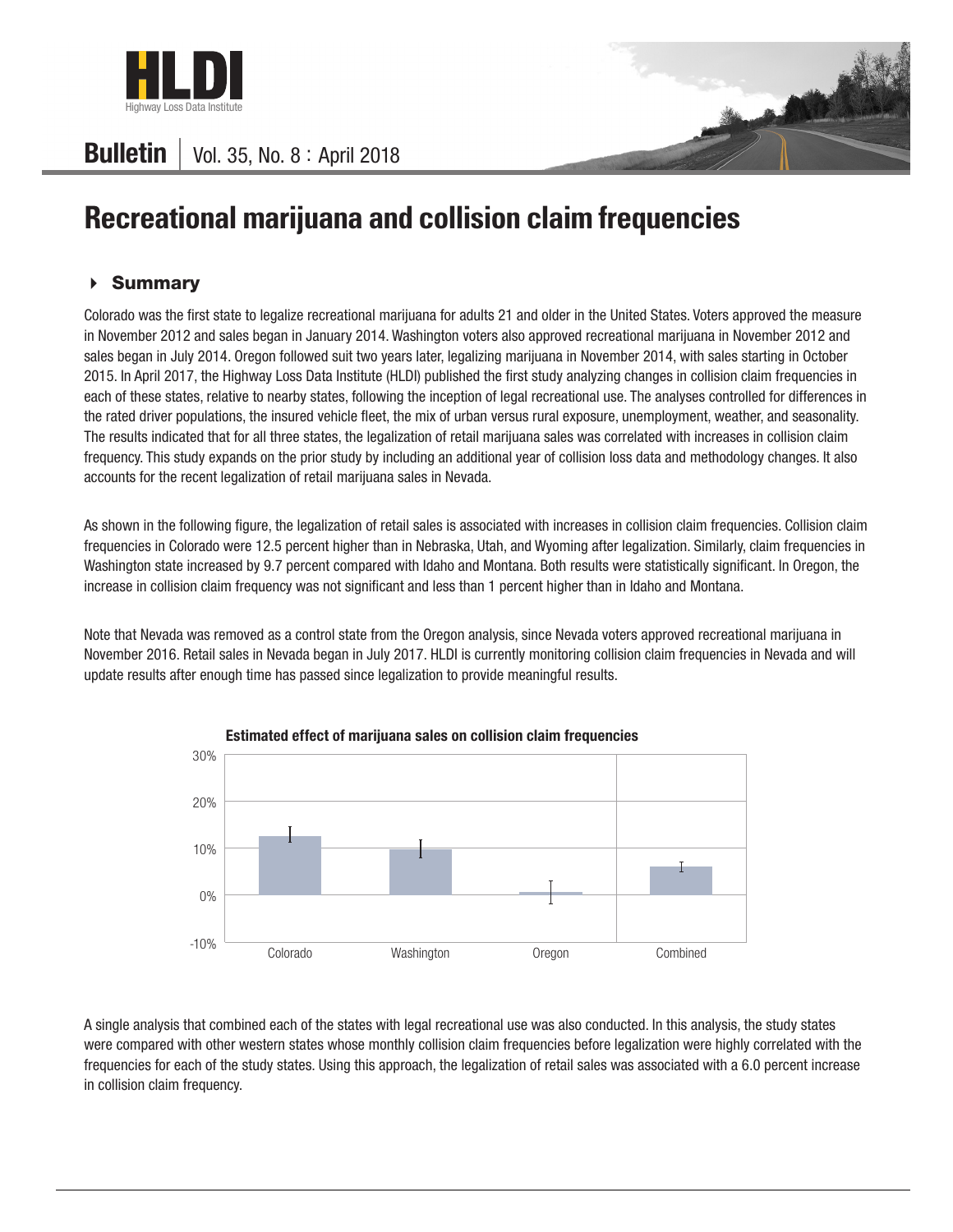### **Introduction**

Colorado was the first state to legalize recreational marijuana for adults 21 and older in the United States. Voters approved the measure in November 2012 and sales began in January 2014. Washington voters also approved recreational marijuana in November 2012 and sales began in July 2014. Alaska, Oregon, and Washington D.C. followed suit two years later, legalizing marijuana in November 2014, with sales starting in October 2015 for Oregon and October 2016 for Alaska. Retail sales were not allowed in Washington D.C. The trend in marijuana legalization continued with voters in California, Maine, Massachusetts, and Nevada approving recreational marijuana use in November 2016. Although sales have not yet begun in Maine and Massachusetts, retail sales began in Nevada in July 2017 and in California in January 2018. Most recently, Vermont became the first state to legalize marijuana use through the state legislature, although sales there are not yet authorized.

As more states consider legalizing recreational marijuana use, understanding the effect that marijuana has on driving and vehicle crashes is of growing importance. Although there have been numerous studies thus far, the results have been somewhat conflicting, with some studies showing impairment or culpability and others not (Sewell et. al. 2009). For example, a study by the National Highway Traffic Safety Administration (Lacey et. al., 2016) found no significant increase in crash risk after controlling for drivers' age, gender, race, and the presence of alcohol. Other studies, however, have found that crash risk increases significantly after marijuana use (Elvik, 2013). Driving and simulator studies have found that marijuana use by drivers is likely to result in decreased speed, fewer attempts to overtake, and increased following distance. However, marijuana use was also associated with increases to reaction times and incorrect responses to emergency situations (Smiley, 1986).

In April 2017, HLDI released the first study estimating the effect of legalization of retail marijuana sales on collision claim frequencies. That study found that legalization was associated with statistically significant increases to collision claim frequencies in Colorado, Washington, and Oregon. A single analysis that combined these three states found a statistically significant increase of 2.7 percent. A similar study by Aydelotte et. al (2017) looked at the effect of legalization on fatal crash rates in Washington and Colorado. Although their study found no statistically significant difference in fatal crash rates as a result of legalization, they did note that their findings "would equate to approximately 77 excess crash fatalities (of 2,890 total)" (p. 1,330), which is equivalent to a 2.7 percent increase and consistent with HLDI's findings.

### Method

#### **Vehicles**

The vehicles in this study were 1981–2018 models. The 33 most recent model years available for each calendar year were used (e.g., data from calendar year 2014 included 1985–2015 models). Loss data were included from January 2012 through October 2017. Table 1 summarizes the exposure and claims for the study, and the control states used in both the single state and combined analyses.

| Table 1: Summary of exposure and claims |                 |           |  |  |  |  |  |
|-----------------------------------------|-----------------|-----------|--|--|--|--|--|
| Single state analysis                   | <b>Exposure</b> | Claims    |  |  |  |  |  |
| Colorado                                | 27,177,296      | 1,408,125 |  |  |  |  |  |
| Oregon                                  | 16,503,915      | 759.099   |  |  |  |  |  |
| Washington                              | 24,681,640      | 1,221,521 |  |  |  |  |  |
| Combined analysis                       | 64.321.136      | 3.272.545 |  |  |  |  |  |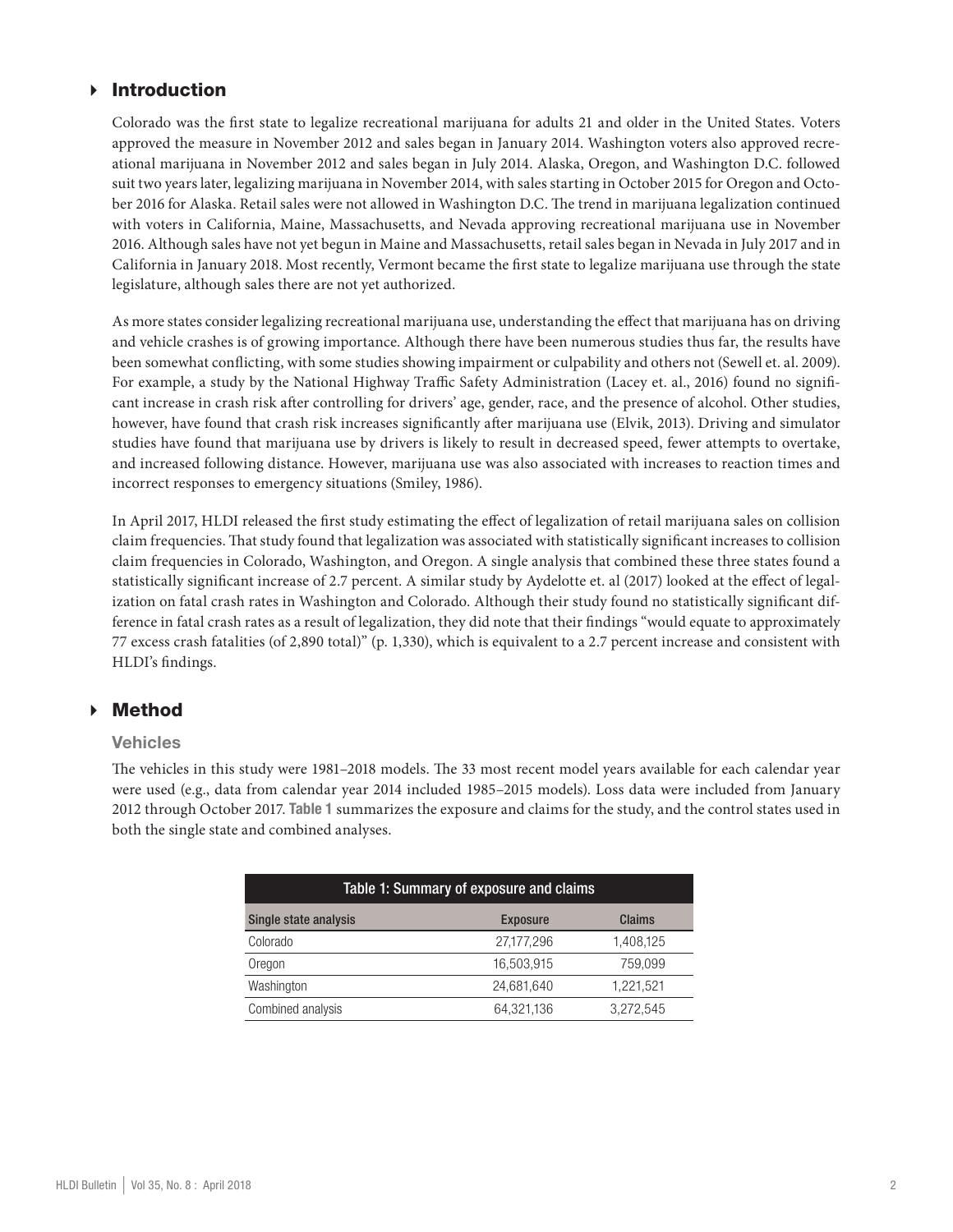#### Insurance data

Automobile insurance covers damages to vehicles and property in crashes plus injuries to people involved in crashes. Different insurance coverages pay for vehicle damage versus injuries, and different coverages may apply depending on who is at fault.

This study is based on collision coverage data. This coverage insures against physical damage to a driver's vehicle sustained in a crash with an object or other vehicle, generally when the driver is at fault. Because such claims are the most frequent for insurers, they provide the greatest power in looking at changes in crash frequency. In addition, because they represent the crashes of culpable drivers, they should be sensitive to changes in driving ability; although, they do not necessarily account for all crashes that might be attributable to marijuana use. For example, a driver under the influence of marijuana might crash into another vehicle that violates their right of way; the other person is at fault, but absent marijuana influence, the crash might not have occurred.

#### Rated drivers

HLDI collects a limited number of factors about rated drivers including age, gender, marital status, and garaging location. The rated driver is the one considered to represent the greatest loss potential for an insured vehicle. In a household with multiple vehicles and/or drivers, the assignment of drivers to vehicles can vary from insurance company to company and from state to state, but typically it reflects the driver most likely to operate the vehicle. Information on the actual driver at the time of a loss is not available in the HLDI database. In the current study, the data were stratified by rated driver age group (<25, 25–65, or 66+), gender (male, female, or unknown), marital status (married, single, or unknown), and registered vehicle density of garaging location (<50, 50–99, 100–249, 250–499, 500– 99, ≥1,000 registered vehicles per square mile).

#### External data

Unemployment: State monthly unemployment data were obtained from the Bureau of Labor Statistics. Unadjusted unemployment percentages were used.

Monthly mean temperature: State monthly mean temperatures, measured in degrees Fahrenheit, were obtained from the National Oceanic and Atmospheric Administration (NOAA) for January 2012 through October 2017 and were linked to HLDI loss data. Daily mean temperatures for states were unknown. Mean monthly temperatures were divided into two ranges: below freezing  $(\leq 32 \text{ °F})$ , and above freezing  $(32 + \text{ °F})$ .

NOAA state monthly precipitation, measured in inches for January 2012 through October 2017, were also linked to HLDI loss data. The type of precipitation and number of days in a given month with measurable precipitation were not available. Temperature and precipitation were further used to create a proxy for the amount of snowfall—the amount of precipitation during months with average temperatures below freezing.

Tax data: State monthly tax revenues for marijuana retail sales were obtained from each respective state's department of tax revenue.

#### Study states

The three studied states with legal recreational marijuana sales are Colorado, Washington, and Oregon. Relevant law dates are summarized in Table 2.

| Table 2: Key effective marijuana law dates |                                         |               |               |  |  |  |  |  |
|--------------------------------------------|-----------------------------------------|---------------|---------------|--|--|--|--|--|
|                                            | Washington<br>Colorado<br><b>Oregon</b> |               |               |  |  |  |  |  |
| Vote                                       | November 2012                           | November 2012 | November 2014 |  |  |  |  |  |
| <b>Retail sales</b>                        | January 2014                            | July 2014     | October 2015  |  |  |  |  |  |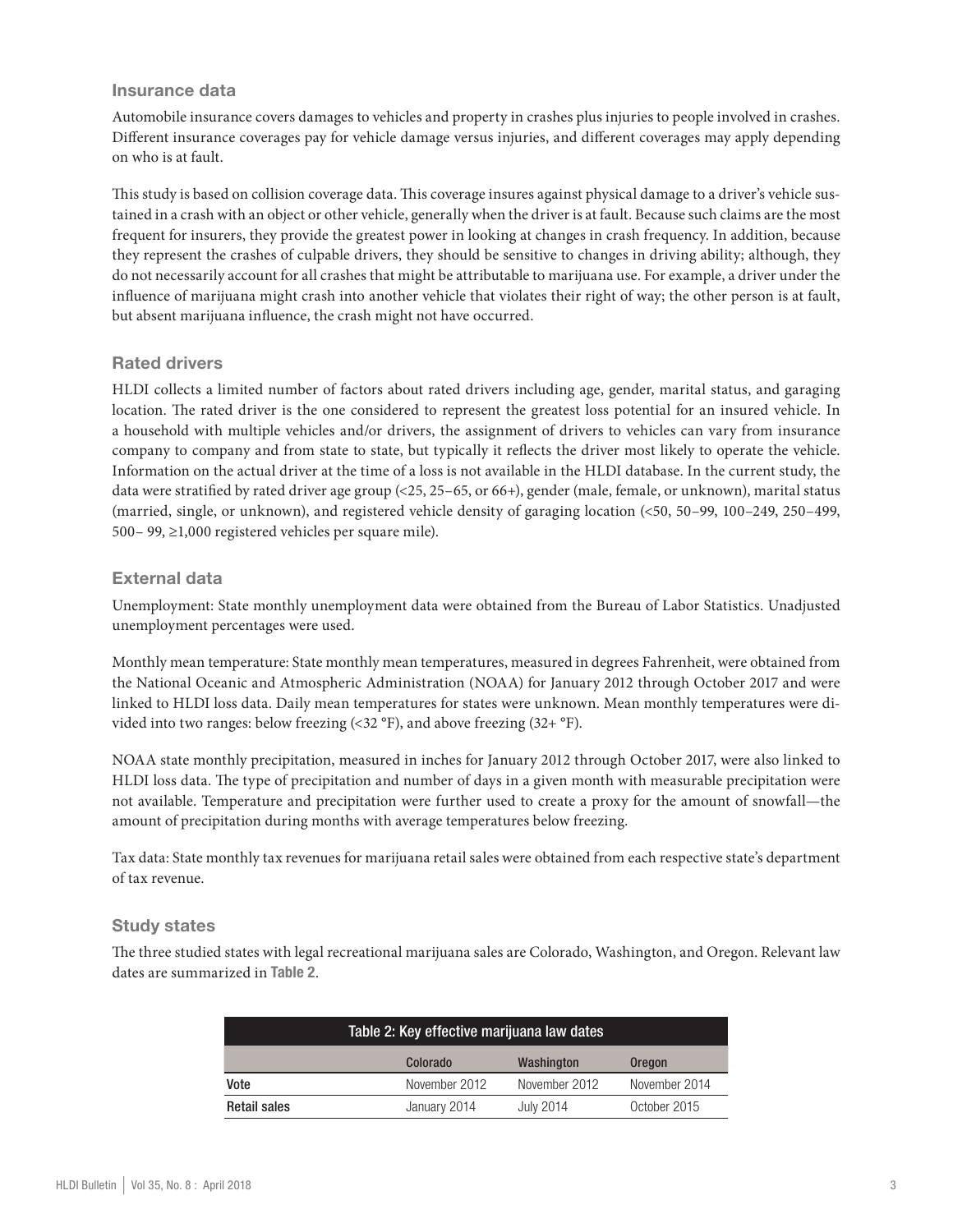#### Analysis method

Regression analysis was used to quantify the effect of changes in the legal status of marijuana on collision claim frequency while controlling for other factors that also varied with time. Collision claim frequency was defined as the number of collision claims divided by the number of insured vehicle years and was modeled using Poisson regression with a logarithmic link function.

Separate analyses were conducted for the states of Colorado, Washington, and Oregon. Each of these study states was compared with control states with no change in the legal status of marijuana. Control states were selected based on proximity to the study state as well as on the similarity of seasonal crash patterns prior to 2014. This similarity was based on the correlations between the monthly frequencies in the study state and each potential control state during the 24 months of 2012–13. The Pearson correlation coefficient for Colorado and Nebraska was 0.85; for Wyoming, 0.79; and for Utah, 0.60. For Washington, the states of Montana (0.67) and Idaho (0.63) were selected as controls. For Oregon, the states of Idaho (0.67) and Montana (0.83) were used. Nevada, which was used in the prior study, began retail marijuana sales in July 2017 and was therefore excluded as a control state for Oregon from this analysis.

The insurance data were stratified by vehicle age and vehicle type, rated driver age group, gender, marital status, garaging state, vehicle density, and calendar year and month. For example, a unit of observation was May 2012 collision exposure and claim count for 2007 model luxury SUVs, with young married males as rated drivers and vehicles garaged in an area of Idaho with a vehicle density of 50–99 vehicles per square mile. The characteristics of each stratum were treated as independent variables in the model to control for the effects on claim frequency of fluctuations in the demographic composition over time. The categorical month variable (i.e. January, February, etc.) controlled for seasonality. Monthly unemployment rate was also included to control for economic conditions. State average temperature and precipitation were used to control for weather differences independent of season. Finally, a categorical variable—legislation status—was used to track the change in marijuana's legal status, and the passing of time was represented by a monthly sequential variable.

The estimate for the month index variable represents the claim frequency trend for the study state. The estimates for the interactions between month index and state represent the differences between trends for the study state and each of the controls.

The effect of the law change in each study state (Colorado, Washington, Oregon) was compared with each of its controls individually and as a group. In the model comparing each study state with its controls individually, the interaction between garaging state and legislation status represents the change in collision claim frequency that occurred after marijuana retail sales began relative to the comparison state. This provides separate estimates for the study state compared with each of its control states. The model comparing each study state with its grouped controls included an additional variable called state type, which identified the data as being from either the study state or one of its controls. The interaction between legislation status and state type was used instead of its interaction with garaging state to estimate the effect on claim frequency of legalizing marijuana. Using state type instead of garaging state provides a single estimate for the study state compared with all its control states combined. The interaction estimates with p-values less than 0.05 indicate that the legalization of retail sales had a statistically meaningful effect on collision claim frequency in the study state. For space reasons, illustrative full regression results on Colorado collision claim frequency are shown in Appendix A.

This represents a slight change from the models used in the prior study. Appendix B discusses the modeling changes in further detail.

#### Combined analysis

In addition to the six models described previously, an analysis that combined Colorado, Washington, Oregon, and Nevada in a single dataset was also conducted. Idaho, Montana, Utah, and Wyoming served as controls. The four control states had statistically significant correlations of monthly claim frequencies with each of the four study states. This model was essentially the same as those described above except that a single variable was used to estimate the main effect instead of the interaction between state (or state type) and legislation status. This variable was based on both the month and the state, and equaled 1 only in the study states after the legislation took effect in that state.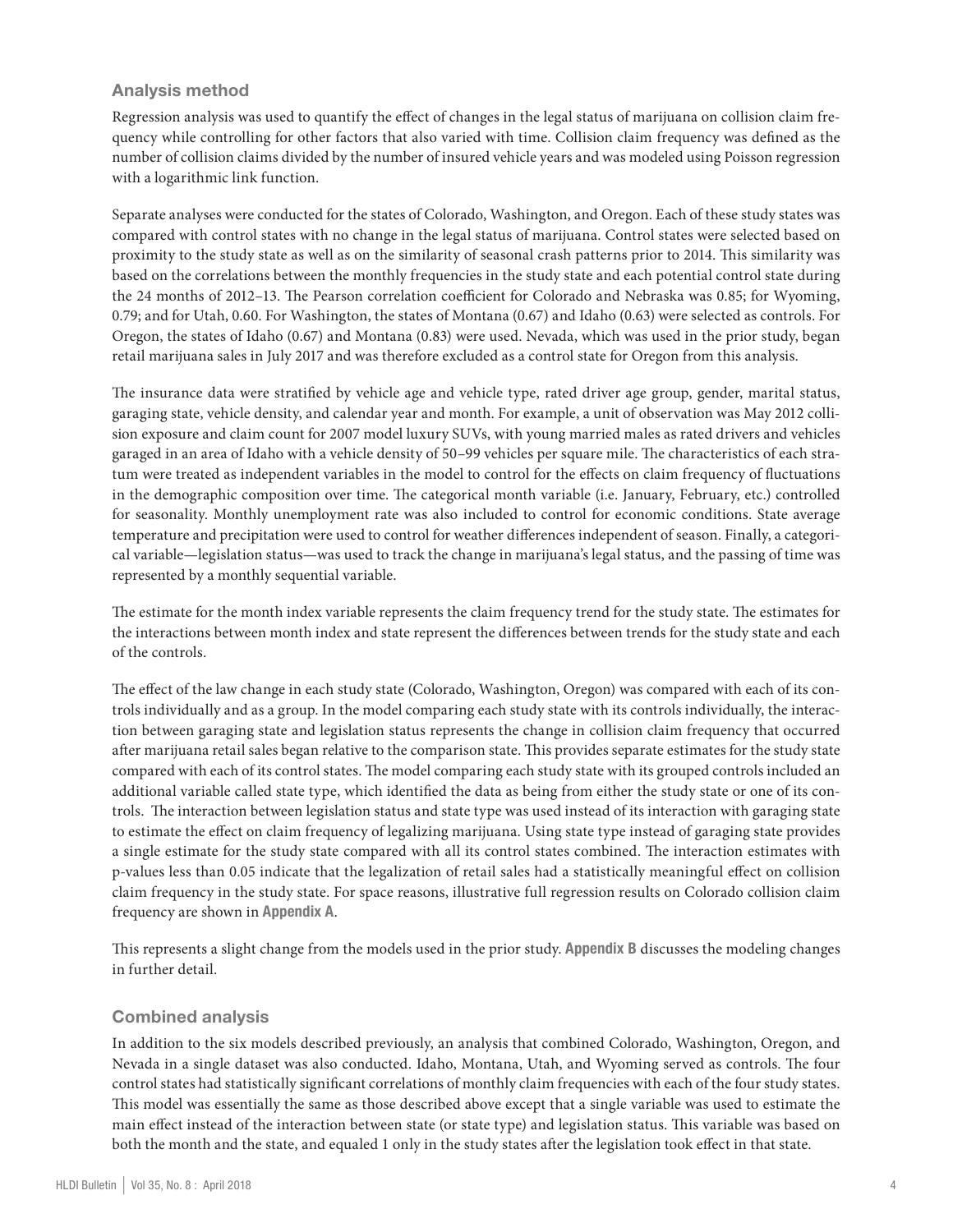## Results

#### Single state analysis

The following figures (1–3) illustrate the estimated changes in collision claim frequency that are estimated to be associated with legalized recreational marijuana sales. A summary table (Table 3) at the end of the Results section contains the model estimates and regression details. Figure 4 compares the current results with those of the prior analysis.

#### Colorado

Figure 1 shows the estimated effect of marijuana sales in Colorado, which began in January 2014. A significant 12.5 percent increase in collision claim frequency was estimated in Colorado compared with the three control states combined. Results vary when each individual control state is examined independently, with effects ranging from a 5.3 percent increase in Colorado compared with Nebraska to an 18.9 percent increase when compared with Utah. All the claim frequency increases were significant.



Figure 1: Estimated effect of marijuana sales on collision claim frequencies in

## **Washington**

Figure 2 shows the estimated effect of marijuana sales in Washington, which began 6 months after Colorado. A significant 9.7 percent increase in collision claim frequency was estimated in Washington after retail sales began in July 2014 compared with the control states combined. When compared with Idaho and Montana individually, claim frequencies were also up by 7.1 and 14.0 percent, respectively. These increases were also statistically significant.



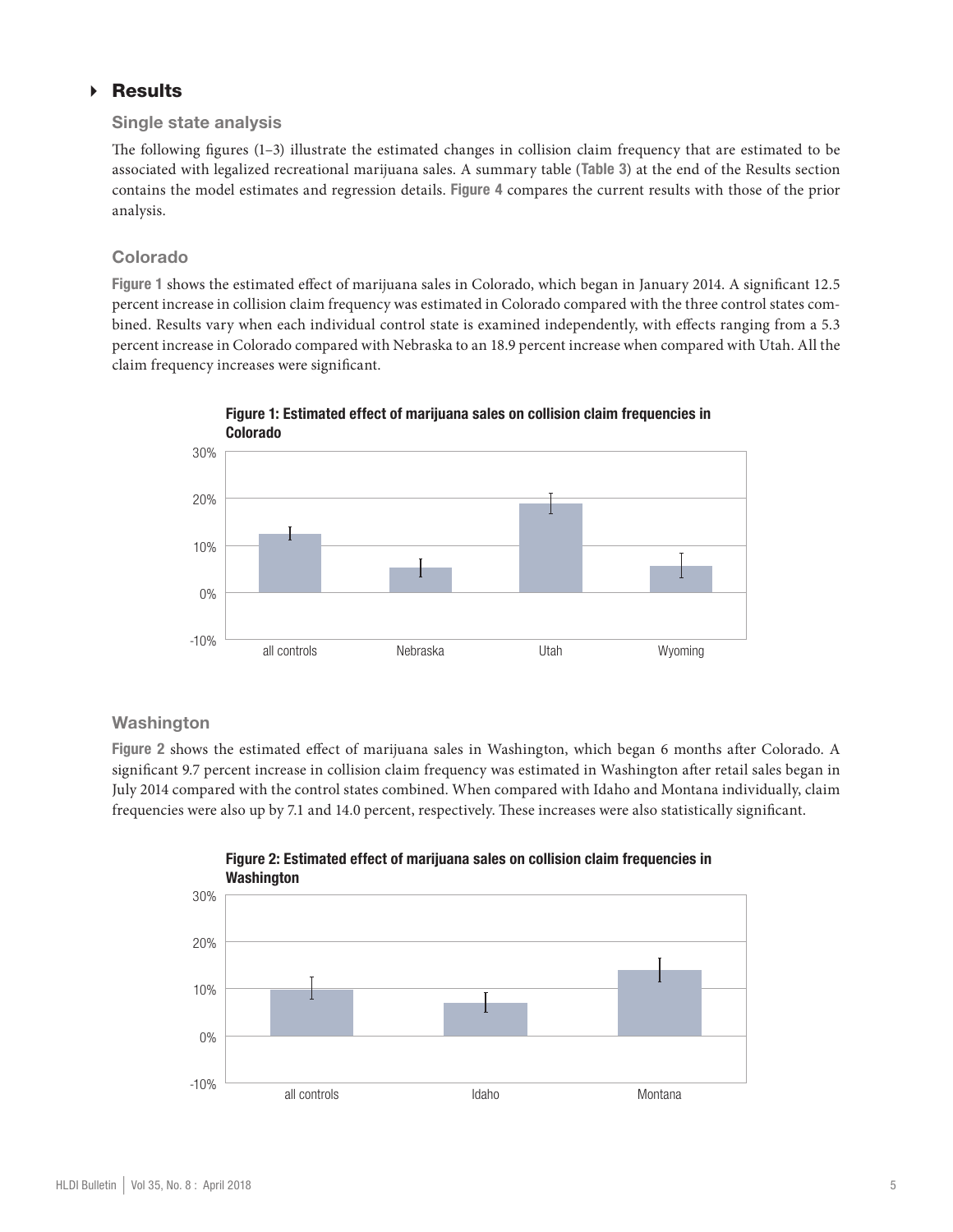#### **Oregon**

Oregon began retail sales of marijuana to the public in October 2015. Figure 3 shows the estimated effect of legalizing marijuana sales in the state compared with two control states. Unlike Colorado and Washington, collision claim frequencies for Oregon show no statistically significant differences. Collision claim frequencies are less than 1 percent higher when compared with the control states combined. Effects are similar compared with each control state individually and range from a 0.5 percent increase compared with Idaho to a 0.9 percent increase compared with Montana. None of the results were statistically significant.



# Figure 3: Estimated effect of marijuana sales on collision claim frequencies in

#### Combined analysis

A final analysis was completed that combined the loss results for Colorado, Washington, Oregon, and Nevada and four highly correlated control states in the west that included Idaho, Utah, Montana, and Wyoming. This analysis yielded a significant 6.0 percent increase in collision claim frequency for states that are currently legally selling recreational marijuana.

Table 3 summarizes the results across the different analyses.

| Table 3: Detailed results of regression analysis on collision claim frequencies |                                  |                 |               |                       |                            |       |                |          |
|---------------------------------------------------------------------------------|----------------------------------|-----------------|---------------|-----------------------|----------------------------|-------|----------------|----------|
| <b>Study</b>                                                                    | <b>Control</b>                   | <b>Estimate</b> | <b>Effect</b> | <b>Standard error</b> | Wald 95% confidence limits |       | Chi-<br>square | P-value  |
| Colorado                                                                        | Nebraska                         | 0.0521          | 5.3%          | 0.0093                | 0.034                      | 0.070 | 31.34          | < 0.0001 |
|                                                                                 | Utah                             | 0.1732          | 18.9%         | 0.0079                | 0.158                      | 0.189 | 477.21         | < 0.0001 |
|                                                                                 | Wyoming                          | 0.0551<br>5.7%  |               | 0.0147                | 0.026                      |       | 14.04          | 0.0002   |
|                                                                                 | Nebraska, Utah, Wyoming          | 0.1178          | 12.5%         | 0.0066                | 0.105                      | 0.131 | 323.06         | < 0.0001 |
|                                                                                 |                                  |                 |               |                       |                            |       |                |          |
| Washington                                                                      | Idaho                            | 0.0684          | 7.1%          | 0.0108                | 0.047                      | 0.090 | 40.16          | < 0.0001 |
|                                                                                 | Montana                          | 0.1311          | 14.0%         | 0.0131                | 0.106                      | 0.157 | 100.84         | < 0.0001 |
|                                                                                 | Idaho and Montana                | 0.0930          | 9.7%          | 0.0089                | 0.076                      | 0.110 | 110.45         | < 0.0001 |
|                                                                                 |                                  |                 |               |                       |                            |       |                |          |
| Oregon                                                                          | Idaho                            | 0.0053          | 0.5%          | 0.0111                | $-0.016$                   | 0.027 | 0.23           | 0.6295   |
|                                                                                 | Montana                          | 0.0086          | 0.9%          | 0.0131                | $-0.017$                   | 0.034 | 0.43           | 0.5125   |
|                                                                                 | Idaho and Montana                | 0.0066          | 0.7%          | 0.0094                | $-0.012$                   | 0.025 | 0.49           | 0.4832   |
|                                                                                 |                                  |                 |               |                       |                            |       |                |          |
| Colorado, Washington,<br>Oregon, Nevada                                         | Idaho, Montana, Utah,<br>Wyoming | 0.0581          | 6.0%          | 0.0024                | 0.053                      | 0.063 | 569.97         | < 0.0001 |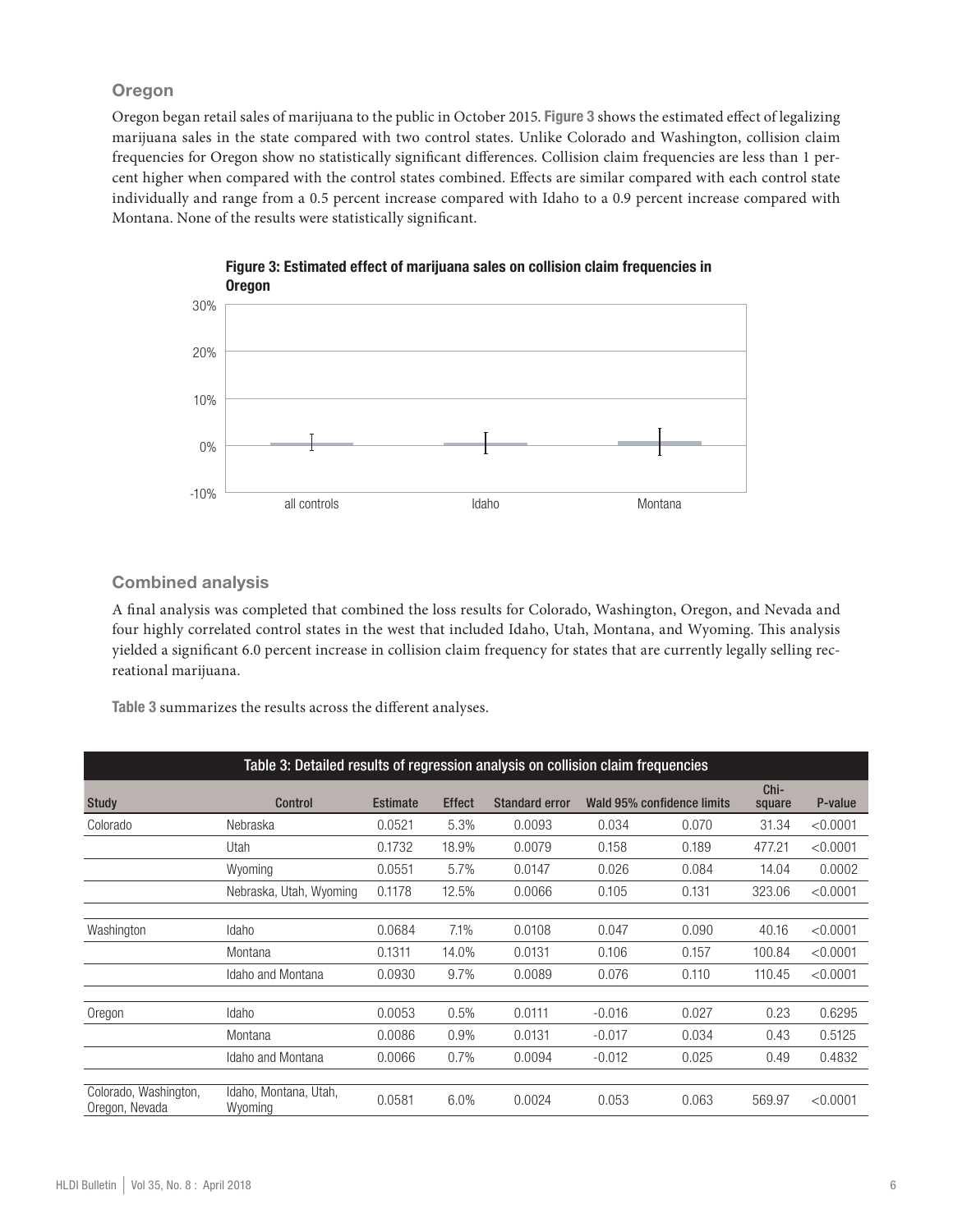#### Comparison with prior results

Figure 4 compares the current results with the results of the prior study. It should be noted that these results are not directly comparable, as some changes were made to the model used in the prior study. A more in-depth discussion of these changes and their impact on the results is contained in Appendix B. Additionally, the legal status of marijuana sales for Nevada changed in July 2017, which affects both the Oregon analysis and the combined analysis. Given these caveats, compared with prior results, the estimated effect of marijuana sales increased in Washington state, from 6.2 percent to 9.7 percent. However, the effect declined in both Colorado and Oregon compared with last year's results. The effect in Colorado declined from 13.9 percent to 12.5 percent and from 4.5 percent to 0.7 percent in Oregon.



One key difference in the Oregon analysis was that Nevada was included as a control state in the prior analysis. However, Nevada began marijuana retail sales in July 2017 and consequently, is excluded as a control state from the current analysis. Figure 5 compares results for Oregon with and without Nevada as a control state, using loss data up until the month before Nevada retail sales began (i.e. June 2017). This shows that including or excluding Nevada as a control state had minimal impact on the overall results (4.6 percent versus 4.3 percent).



## Figure 5: Estimated effect of marijuana sales on collision claim frequencies in

Figure 6 shows results over time for Oregon compared with Idaho and Montana. Using loss data through June 2017, the estimated effect of marijuana retail sales was 4.3 percent. However, this effect gradually diminishes with the inclusion of each additional month of data. By August 2017, the estimated effect had declined to 2.7 percent and by October 2017, the estimated effect had further declined to 0.7 percent.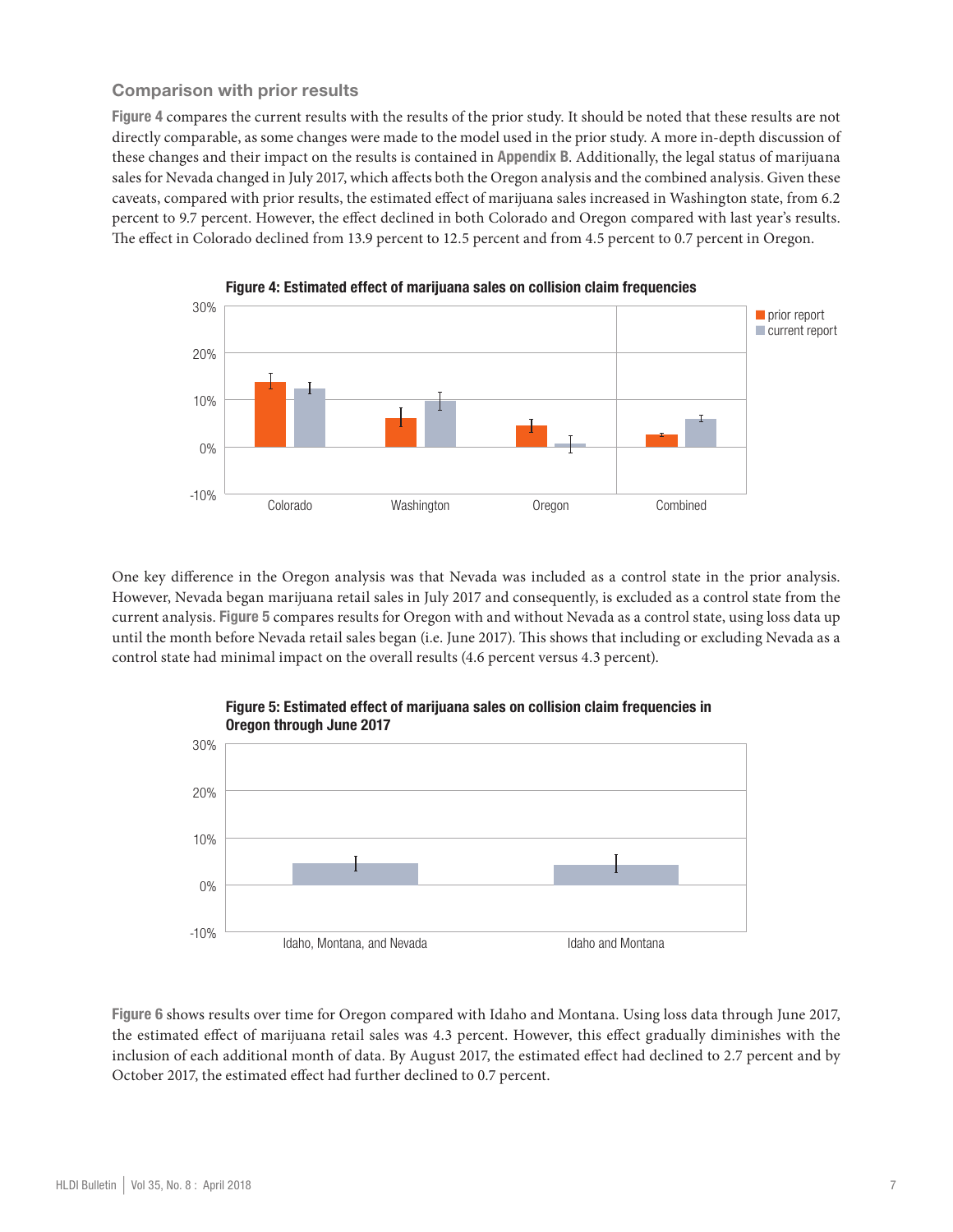#### Figure 6: Estimated effect of marijuana sales on collision claim frequencies in Oregon through listed month in 2017



## Discussion

In January 2014, Colorado became the first state in the U.S. to legalize retail sales of marijuana for recreational purposes. Since then, voters in numerous states have moved to legalize recreational marijuana use. Currently nine states and the District of Columbia have legalized recreational marijuana use. Eight of those states either currently allow or plan to allow legal marijuana sales. As more states move toward legalizing recreational marijuana use, it is imperative to better understand how this may affect crash risk.

HLDI has been monitoring changes in collision claim frequency in states that legalized recreational sales since Colorado first began sales in 2014. Current results still indicate that the legalization of marijuana is associated with increases in collision claim frequencies. Results for both Colorado and Washington were statistically significant and consistent with prior results. Collision claim frequencies for Oregon, however, showed only a slight increase associated with the legalization of retail sales, and the result was not statistically significant. Results from the prior study showed a statistically significant increase in Oregon of 4.5 percent, but Figure 6 shows that the effect in Oregon has been decreasing gradually with each month since June 2017.

Tax revenue data for marijuana sales in the three study states may provide one explanation for the diminished effect in Oregon. Figures 7–9 show recent monthly marijuana tax revenue for Colorado, Washington, and Oregon. Oregon had the highest state marijuana tax rate at 17 percent compared with 15 percent in Colorado and only 6.5 percent in neighboring Washington. The pattern of tax revenue was also different for Oregon. Both Colorado and Washington exhibited a trend of increasing monthly tax revenues over time. Marijuana tax revenues in Oregon showed a similar pattern until October 2016, but since then revenues have fluctuated. The tax revenue data imply increasing marijuana sales in both Colorado and Washington, but the same does not appear to be true for Oregon.



#### Figure 7: Colorado marijuana retail tax revenue, February 2014–January 2018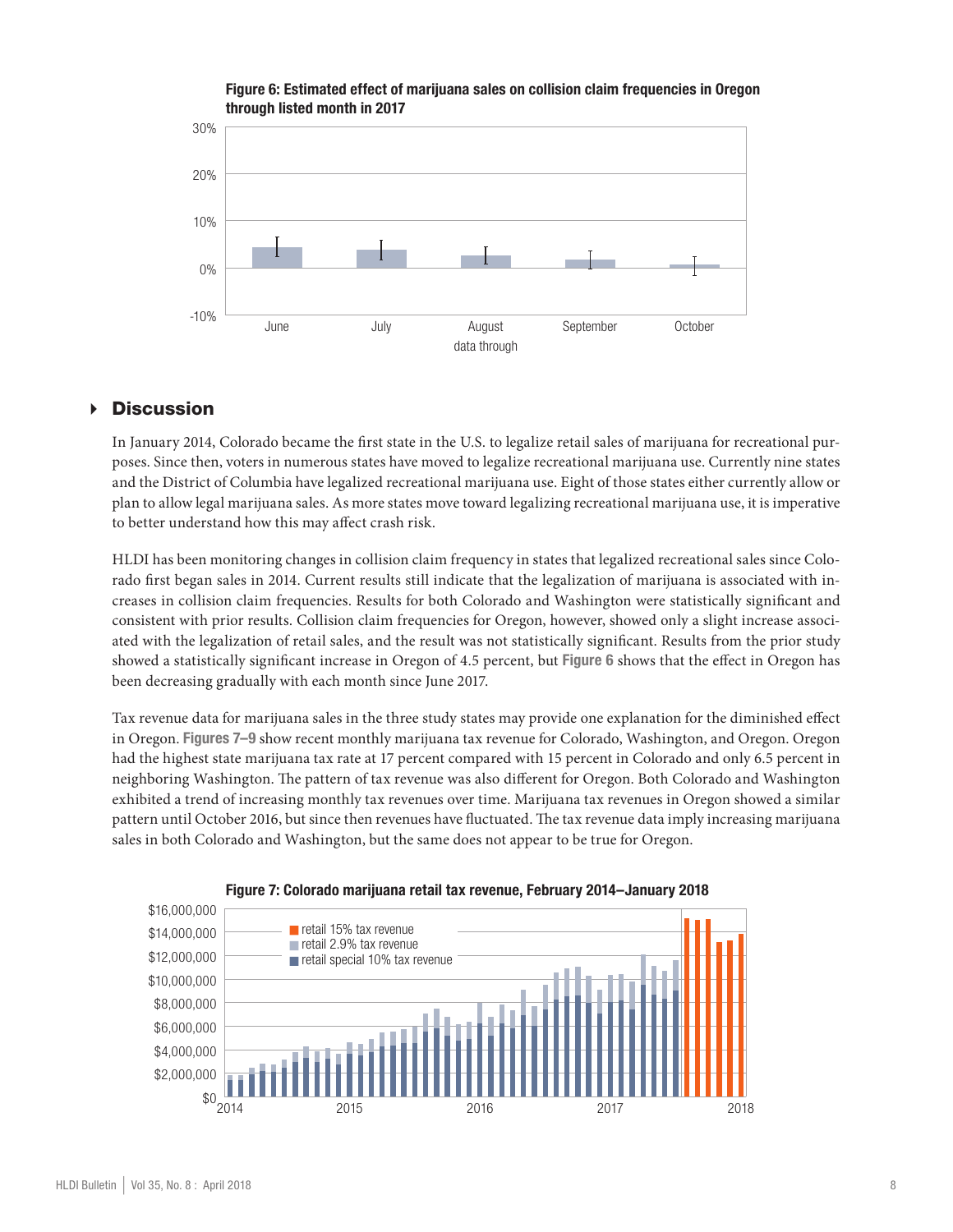

#### Figure 8: Washington marijuana retail tax revenue, July 2014–October 2017



Although the current results for Oregon no longer exhibit a statistically significant difference, a single analysis that looked at Colorado, Washington, Oregon, and Nevada together still found a significant increase of 6 percent to collision claim frequencies associated with the legalization of recreational marijuana sales.

#### **References**

- Aydelotte, J., Brown, L., Luftman, K., Mardock, A., Teixeria, P., Coopwood, B., & Brown, C. (2017). Crash fatality rates after recreational marijuana legalization in Washington and Colorado. *American Journal of Public Health, 107*(8), 1329–1331.
- Elvik R. (2013). Risk of road accident associated with the use of drugs: a systematic review and meta-analysis of evidence from epidemiological studies. *Accident Analysis & Prevention, 60*, 254–267.
- Highway Loss Data Institute. (2017). Recreational marijuana and collision claim frequencies. *Loss Bulletin, 34*(14). Arlington, VA.
- Lacey, J., Kelley-Baker, T., Berning, A., Romano, E., Ramirez, A., Yao, J., Moore, C., Brainard, K., Carr, K., Pell, K., & Compton R. (2016). Drug and alcohol crash risk: A case-control study (Publication No. DOT HS 812-355). Washington, DC: National Highway Traffic Safety Administration.
- Sewell, R., Poling, J., & Sofuoglu, M. (2009). The effect of cannabis compared with alcohol on driving. *The American Journal on Addictions, 18*(3), 185–193.
- Smiley, A. (1986) Marijuana: On-road and driving simulator studies. *Alcohol, Drugs, and Driving, 2*, 121–134.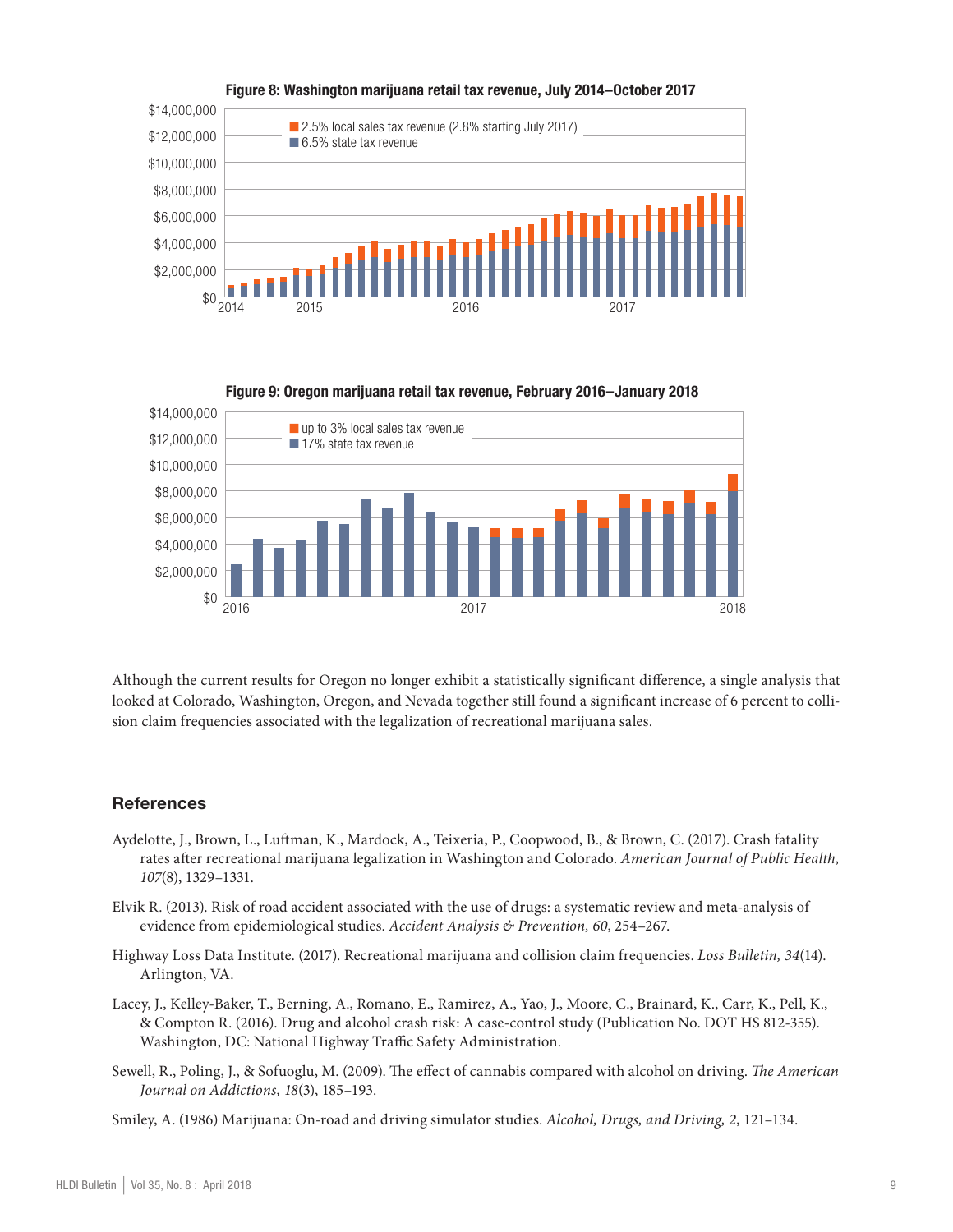## Appendices

| Appendix A: Illustrative regression results - collision frequency |                |                  |                   |                  |                  |                  |                   |         |          |
|-------------------------------------------------------------------|----------------|------------------|-------------------|------------------|------------------|------------------|-------------------|---------|----------|
|                                                                   |                | <b>Degrees</b>   |                   |                  | <b>Standard</b>  |                  | <b>Wald 95%</b>   | Chi-    |          |
| Parameter                                                         |                | 0f<br>freedom    | Estimate          | <b>Effect</b>    | error            |                  | confidence limits | square  | P-value  |
| Intercept                                                         |                | 1                | $-8.2915$         |                  | 0.0203           | $-8.3312$        | $-8.2518$         | 167643  | < 0.0001 |
| Vehicle age                                                       | -1             | 1                | $-0.1243$         | $-11.7%$         | 0.0151           | $-0.1539$        | $-0.0948$         | 67.94   | < 0.0001 |
|                                                                   | 0              | 1                | 0.0156            | 1.6%             | 0.0048           | 0.0062           | 0.0249            | 10.68   | 0.0011   |
|                                                                   | $\overline{2}$ | 1                | $-0.0379$         | $-3.7%$          | 0.0041           | $-0.046$         | $-0.0297$         | 83.77   | < 0.0001 |
|                                                                   | 3              | 1                | $-0.0731$         | $-7.0%$          | 0.0042           | $-0.0814$        | $-0.0648$         | 298.42  | < 0.0001 |
|                                                                   | 4              | 1                | $-0.1072$         | $-10.2%$         | 0.0043           | $-0.1155$        | $-0.0988$         | 634.98  | < 0.0001 |
|                                                                   | 5              | 1                | $-0.1399$         | $-13.1%$         | 0.0043           | $-0.1483$        | $-0.1315$         | 1063.29 | < 0.0001 |
|                                                                   | 6              | 1                | $-0.1639$         | $-15.1%$         | 0.0043           | $-0.1723$        | $-0.1555$         | 1459.82 | < 0.0001 |
|                                                                   | $\overline{7}$ | 1                | $-0.2032$         | $-18.4%$         | 0.0043           | $-0.2116$        | $-0.1948$         | 2245.74 | < 0.0001 |
|                                                                   | 8              | 1                | $-0.2374$         | $-21.1%$         | 0.0043           | $-0.2458$        | $-0.2290$         | 3066.65 | < 0.0001 |
|                                                                   | 9              | 1                | $-0.2914$         | $-25.3%$         | 0.0044           | $-0.3000$        | $-0.2828$         | 4455.42 | < 0.0001 |
|                                                                   | 10             | 1                | $-0.3385$         | $-28.7%$         | 0.0045           | $-0.3473$        | $-0.3297$         | 5644.70 | < 0.0001 |
|                                                                   | 11             | 1                | $-0.4007$         | $-33.0%$         | 0.0047           | $-0.4099$        | $-0.3914$         | 7158.19 | < 0.0001 |
|                                                                   | 12             | 1                | $-0.4498$         | $-36.2%$         | 0.0050           | $-0.4597$        | $-0.4399$         | 7979.78 | < 0.0001 |
|                                                                   | 13             | 1                | $-0.5001$         | $-39.4%$         | 0.0055           | $-0.5117$        | $-0.4903$         | 8423.85 | < 0.0001 |
|                                                                   | 14             | 1                | $-0.5556 - 42.6%$ |                  | 0.0061           | $-0.5675$        | $-0.5437$         | 8404.14 | < 0.0001 |
|                                                                   | 15             | 1                | $-0.5970$         | $-45.0%$         | 0.0068           | $-0.6103$        | $-0.5837$         | 7716.43 | < 0.0001 |
|                                                                   | 16             | 1                | $-0.6507$         | $-47.8%$         | 0.0079           | $-0.6662$        | $-0.6352$         | 6789.57 | < 0.0001 |
|                                                                   | 17             | 1                | $-0.6805$         | $-49.4%$         | 0.0092           | $-0.6986$        | $-0.6624$         | 5426.49 | < 0.0001 |
|                                                                   | 18             | 1                | $-0.7285$         | $-51.7%$         | 0.0110           | $-0.7500$        | $-0.7070$         | 4408.56 | < 0.0001 |
|                                                                   | 19             | 1                | $-0.7840$         | $-54.3%$         | 0.0132           | $-0.8098$        | $-0.7582$         | 3537.91 | < 0.0001 |
|                                                                   | 20             | 1                | $-0.8523$         | $-57.4%$         | 0.0159           | $-0.8833$        | $-0.8212$         | 2889.65 | < 0.0001 |
|                                                                   | 21             | 1                | $-0.9209$         | $-60.2%$         | 0.0192           | $-0.9585$        | $-0.8833$         | 2303.23 | < 0.0001 |
|                                                                   | 22             | 1                | $-0.9568$         | $-61.6%$         | 0.0224           | $-1.0008$        | $-0.9128$         | 1817.04 | < 0.0001 |
|                                                                   | 23             | 1                | $-1.0357$         | $-64.5%$         | 0.0271           | $-1.0888$        | $-0.9826$         | 1461.92 | < 0.0001 |
|                                                                   | 24             | 1                | $-1.0798$         | $-66.0%$         | 0.0318           | $-1.1422$        | $-1.0174$         | 1150.88 | < 0.0001 |
|                                                                   | 25             | 1                | $-1.2307$         | $-70.8%$         | 0.0388           | $-1.3066$        | $-1.1547$         | 1008.66 | < 0.0001 |
|                                                                   | 26             | 1                | $-1.2708 - 71.9%$ |                  | 0.044            | $-1.3569$        | $-1.1846$         | 835.80  | < 0.0001 |
|                                                                   | 27             | 1                | -1.4088 -75.6%    |                  | 0.0524           | $-1.5114$        | $-1.3062$         | 724.02  | < 0.0001 |
|                                                                   | 28             | 1                | $-1.4374$         | $-76.2%$         | 0.0586           | $-1.5522$        | $-1.3225$         | 601.71  | < 0.0001 |
|                                                                   | 29             | 1                | $-1.4857$         | $-77.4%$         | 0.067            | $-1.6171$        | $-1.3543$         | 491.28  | < 0.0001 |
|                                                                   | 30             | 1                | $-1.5165$         | $-78.1%$         | 0.075            | $-1.6635$        | $-1.3695$         | 408.75  | < 0.0001 |
|                                                                   | 31             | 1                | $-1.735$          | $-82.4%$         | 0.0921           | $-1.9155$        | $-1.5545$         | 355.01  | < 0.0001 |
|                                                                   | 1              | 0                | $\overline{0}$    | 0                | $\boldsymbol{0}$ | 0                | 0                 |         |          |
| Rated driver age group                                            | $<$ 25         | 1                | 0.2939            | 34.2%            | 0.003            | 0.2881           | 0.2997            | 9897.82 | < 0.0001 |
|                                                                   | $66+$          | 1                | 0.0009            | 0.1%             | 0.0024           | $-0.0038$        | 0.0056            | 0.15    | 0.7032   |
|                                                                   | $25 - 65$      | $\boldsymbol{0}$ | $\overline{0}$    | 0                | $\overline{0}$   | $\mathbf{0}$     | $\mathbf{0}$      |         |          |
| Rated driver gender                                               | Male           | 1                | $-0.0276$         | $-2.7%$          | 0.0019           | $-0.0313$        | $-0.0239$         | 215.78  | < 0.0001 |
|                                                                   | Unknown        | 1                | $-0.2999$         | $-25.9%$         | 0.0059           | $-0.3114$        | $-0.2883$         | 2599.33 | < 0.0001 |
|                                                                   | Female         | $\boldsymbol{0}$ | $\boldsymbol{0}$  | $\boldsymbol{0}$ | $\boldsymbol{0}$ | $\boldsymbol{0}$ | $\boldsymbol{0}$  |         |          |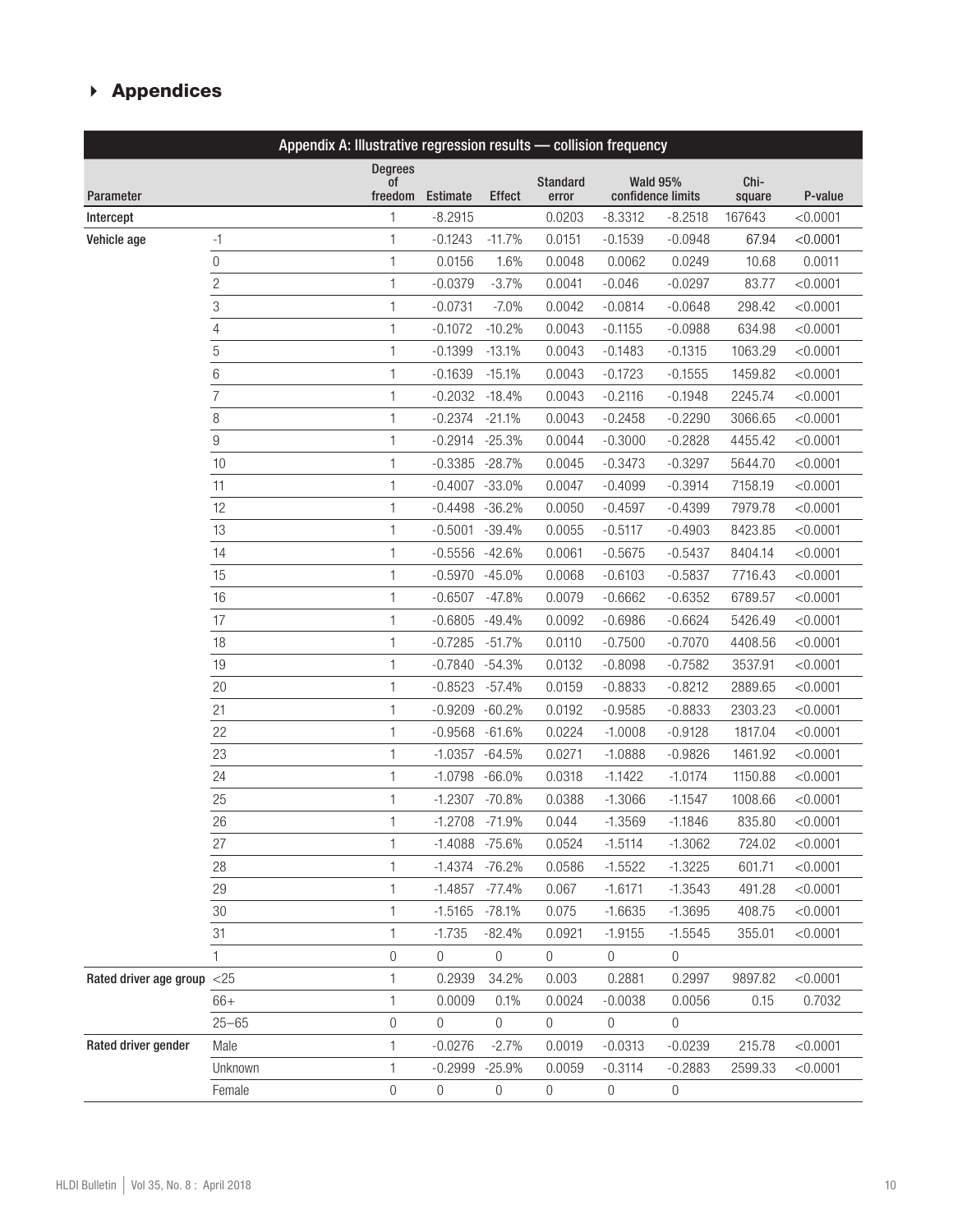| Appendix A: Illustrative regression results - collision frequency |                |                                            |                |                  |                          |                |                                      |                |          |
|-------------------------------------------------------------------|----------------|--------------------------------------------|----------------|------------------|--------------------------|----------------|--------------------------------------|----------------|----------|
| Parameter                                                         |                | <b>Degrees</b><br><sup>of</sup><br>freedom | Estimate       | <b>Effect</b>    | <b>Standard</b><br>error |                | <b>Wald 95%</b><br>confidence limits | Chi-<br>square | P-value  |
| Rated driver marital                                              | Single         | 1                                          | 0.2326         | 26.2%            | 0.0020                   | 0.2286         | 0.2366                               | 12975.20       | < 0.0001 |
| status                                                            | Unknown        | 1                                          | 0.1491         | 16.1%            | 0.0056                   | 0.1381         | 0.1601                               | 703.94         | < 0.0001 |
|                                                                   | Married        | 0                                          | 0              | $\theta$         | 0                        | $\theta$       | 0                                    |                |          |
| <b>Registered vehicle</b>                                         |                |                                            |                |                  |                          |                |                                      |                |          |
| density                                                           | $0 - 50$       | 1                                          | $-0.3240$      | $-27.7%$         | 0.003                    | $-0.3298$      | $-0.3181$                            | 11810.20       | < 0.0001 |
|                                                                   | $51 - 100$     | 1                                          | $-0.2548$      | $-22.5%$         | 0.0032                   | $-0.2611$      | $-0.2485$                            | 6301.96        | < 0.0001 |
|                                                                   | $101 - 250$    | $\mathbf{1}$                               | $-0.0495$      | $-4.8%$          | 0.003                    | $-0.0554$      | $-0.0435$                            | 265.56         | < 0.0001 |
|                                                                   | $251 - 500$    | 1                                          | $-0.1713$      | $-15.7%$         | 0.0028                   | $-0.1769$      | $-0.1658$                            | 3625.03        | < 0.0001 |
|                                                                   | $501 - 1,000$  | 1                                          | $-0.1116$      | $-10.6%$         | 0.0027                   | $-0.1169$      | $-0.1063$                            | 1702.59        | < 0.0001 |
|                                                                   | >1,000         | $\mathbf 0$                                | 0              | $\theta$         | 0                        | $\theta$       | 0                                    |                |          |
| Vehicle type                                                      | luxury cars    | 1                                          | 0.4324         | 54.1%            | 0.0041                   | 0.4243         | 0.4404                               | 11076.60       | < 0.0001 |
|                                                                   | luxury SUVs    | $\mathbf{1}$                               | 0.2498         | 28.4%            | 0.0046                   | 0.2408         | 0.2587                               | 2976.05        | < 0.0001 |
|                                                                   | nonluxury cars | 1                                          | 0.314          | 36.9%            | 0.0027                   | 0.3088         | 0.3192                               | 13935.20       | < 0.0001 |
|                                                                   | nonluxury SUVs | 1                                          | 0.093          | 9.7%             | 0.0029                   | 0.0874         | 0.0986                               | 1061.64        | < 0.0001 |
|                                                                   | pickups        | $\mathbf 0$                                | 0              | 0                | 0                        | $\theta$       | 0                                    |                |          |
| Unemployment                                                      |                | 1                                          | $-0.0565$      | $-5.5%$          | 0.0032                   | $-0.0628$      | $-0.0503$                            | 314.04         | < 0.0001 |
| Temperature range                                                 | $00 - 31$      | $\mathbf{1}$                               | 0.0234         | 2.4%             | 0.0068                   | 0.0102         | 0.0367                               | 12.03          | 0.0005   |
|                                                                   | $32+$          | $\boldsymbol{0}$                           | 0              | $\boldsymbol{0}$ | $\overline{0}$           | $\mathbf 0$    | $\overline{0}$                       |                |          |
| Precipitation                                                     |                | 1                                          | 0.0545         | 5.6%             | 0.0037                   | 0.0473         | 0.0617                               | 220.75         | < 0.0001 |
| <b>State</b>                                                      | Nebraska       | 1                                          | $-0.2146$      | $-19.3%$         | 0.0093                   | $-0.2329$      | $-0.1964$                            | 530.50         | < 0.0001 |
|                                                                   | Utah           | 1                                          | $-0.1868$      | $-17.0%$         | 0.0069                   | $-0.2003$      | $-0.1733$                            | 734.79         | < 0.0001 |
|                                                                   | Wyoming        | $\mathbf{1}$                               | 0.0166         | 1.7%             | 0.0075                   | 0.0018         | 0.0313                               | 4.85           | 0.0276   |
|                                                                   | Colorado       | $\boldsymbol{0}$                           | $\overline{0}$ | $\overline{0}$   | $\boldsymbol{0}$         | $\overline{0}$ | $\overline{0}$                       |                |          |
| <b>Legislation status</b>                                         |                | 1                                          | $-0.0400$      | $-3.9%$          | 0.0052                   | $-0.0502$      | $-0.0298$                            | 58.89          | < 0.0001 |
| <b>Month index</b>                                                |                | 1                                          | $-0.0067$      | $-0.7%$          | 0.0002                   | $-0.0072$      | $-0.0062$                            | 747.10         | < 0.0001 |
| Month index x state                                               | Nebraska       | 1                                          | 0.0056         | 0.6%             | 0.0003                   | 0.0051         | 0.0062                               | 439.07         | < 0.0001 |
|                                                                   | Utah           | $\mathbf{1}$                               | 0.0068         | 0.7%             | 0.0002                   | 0.0064         | 0.0072                               | 958.16         | < 0.0001 |
|                                                                   | Wyoming        | 1                                          | 0.0054         | 0.5%             | 0.0003                   | 0.0048         | 0.0061                               | 269.78         | < 0.0001 |
|                                                                   | Colorado       | 0                                          | 0              | $\overline{0}$   | $\overline{0}$           | $\overline{0}$ | $\overline{0}$                       |                |          |
| <b>Month</b>                                                      | January        | 1                                          | $-0.0051$      | $-0.5%$          | 0.0048                   | $-0.0145$      | 0.0042                               | 1.15           | 0.2828   |
|                                                                   | February       | 1                                          | 0.0230         | 2.3%             | 0.0058                   | 0.0116         | 0.0345                               | 15.49          | < 0.0001 |
|                                                                   | March          | 1                                          | $-0.1057$      | $-10.0%$         | 0.0073                   | $-0.1200$      | $-0.0914$                            | 210.35         | < 0.0001 |
|                                                                   | April          | 1                                          | $-0.1616$      | $-14.9%$         | 0.0069                   | $-0.1752$      | $-0.1480$                            | 542.55         | < 0.0001 |
|                                                                   | May            | 1                                          | $-0.1537$      | $-14.2%$         | 0.0069                   | $-0.1671$      | $-0.1402$                            | 500.76         | < 0.0001 |
|                                                                   | June           | 1                                          | $-0.0999$      | $-9.5%$          | 0.0072                   | $-0.1141$      | $-0.0857$                            | 191.17         | < 0.0001 |
|                                                                   | July           | 1                                          | $-0.1521$      | $-14.1%$         | 0.0070                   | $-0.1658$      | $-0.1384$                            | 471.91         | < 0.0001 |
|                                                                   | August         | 1                                          | $-0.1458$      | $-13.6%$         | 0.0068                   | $-0.1591$      | $-0.1324$                            | 457.65         | < 0.0001 |
|                                                                   | September      | 1                                          | $-0.1693$      | $-15.6%$         | 0.0067                   | $-0.1824$      | $-0.1562$                            | 641.07         | < 0.0001 |
|                                                                   | October        | 1                                          | $-0.1794$      | $-16.4%$         | 0.0067                   | $-0.1925$      | $-0.1663$                            | 719.29         | < 0.0001 |
|                                                                   | November       | 1                                          | $-0.0754$      | $-7.3%$          | 0.0066                   | $-0.0884$      | $-0.0624$                            | 129.56         | < 0.0001 |
|                                                                   | December       | 0                                          | $\overline{0}$ | $\boldsymbol{0}$ | $\overline{0}$           | $\overline{0}$ | 0                                    |                |          |
| State type x legislation status                                   |                | 1                                          | 0.1178         | 12.5%            | 0.0066                   | 0.1050         | 0.1307                               | 323.06         | < 0.0001 |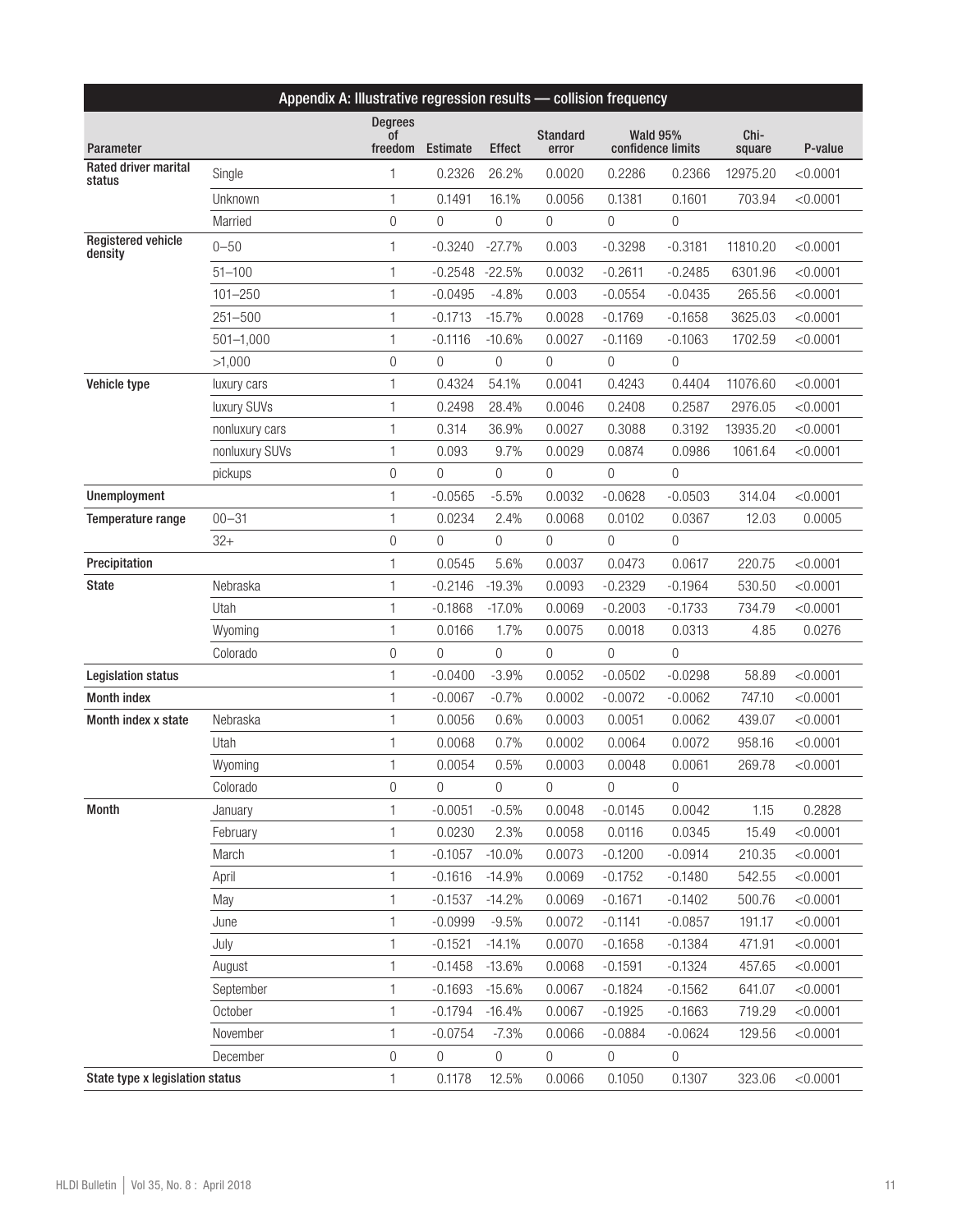## Appendix B

Based on review and feedback of the 2017 HLDI study, several changes were made to the modeling methodology that was used in that study. This appendix summarizes the changes made and the impact they had on results.

#### Single state analysis

In the 2017 study, model year was used as a covariate. The current study uses vehicle age instead. Vehicle age was calculated as the difference between the calendar year and model year. Many manufacturers release new models in the calendar year prior to a vehicle's model year. For example, a vehicle's 2008 model year may be released during the 2007 calendar year. For the purposes of this analysis, such a vehicle is considered to have an age of -1 in calendar year 2007, 0 (zero) in calendar year 2008, 1 in calendar year 2009, etc. Vehicle age was determined to be a more appropriate and intuitive covariate than model year, particularly in studies that do not involve comparisons at the vehicle level.

In the 2017 study, a binary state type variable was used to differentiate between the study state and control states. This approach effectively combines all the control states together and treats them as a single entity. A single mean collision claim frequency and trend line is estimated for all the control states combined. However, differences (such as speed limits, laws, road conditions, etc.) between the control states still exist that may affect claim frequencies and are not controlled for by the other covariates in the model. To account for these differences, the current study uses discrete state values instead of the binary state type variable. This effectively allows each state in the analysis to have its own mean collision claim frequency estimate, and the interaction of state and month index allows each state its own trend line estimate.

The final methodology change in the single state analysis was made when comparing the study state with a single control state (i.e., Washington vs. Idaho or Washington vs. Montana). The approach of the 2017 study was to run separate models for each control state (i.e., a split sample approach). This approach only uses a subset of the data and allows all the covariate estimates to differ between the models for the same study state. The approach of the current study is to run a single model with all control states included. This approach leverages all the data available for a study state and its control states and results in a single estimate for each covariate.

#### Combined analysis

The model used in the current study adds a term for the interaction of month index and state. This effectively allows each state its own trend line estimate, instead of a single trend line used for all states.

Figures B1–B4 compare the results from the original study with results using the new methodology over the same time period as the original study (i.e., loss data through October 2016). Overall the results using the new methodology are consistent with the 2017 study over the same time period and do not change the primary findings of that study.



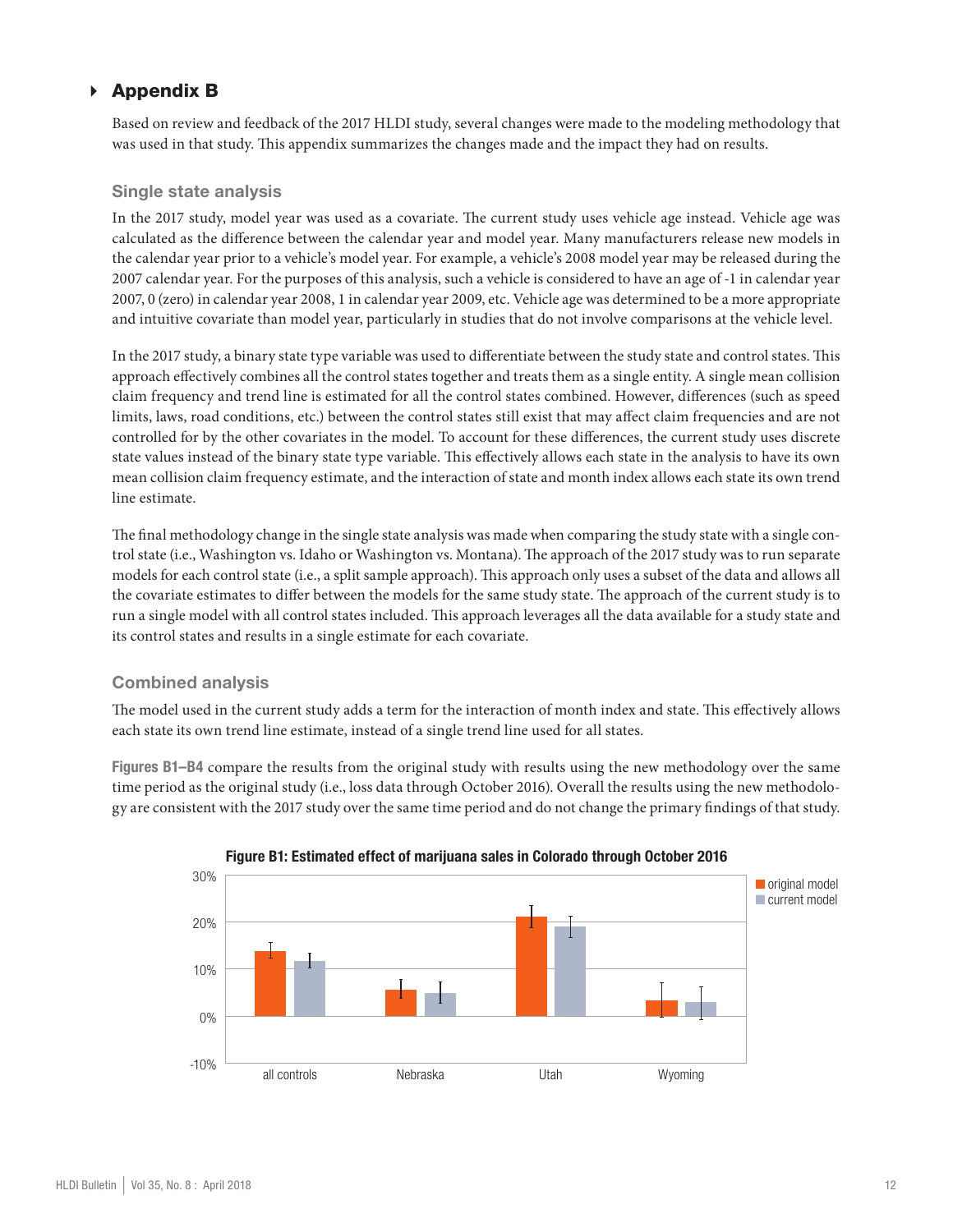



Figure B3: Estimated effect of marijuana sales in Oregon through October 2016